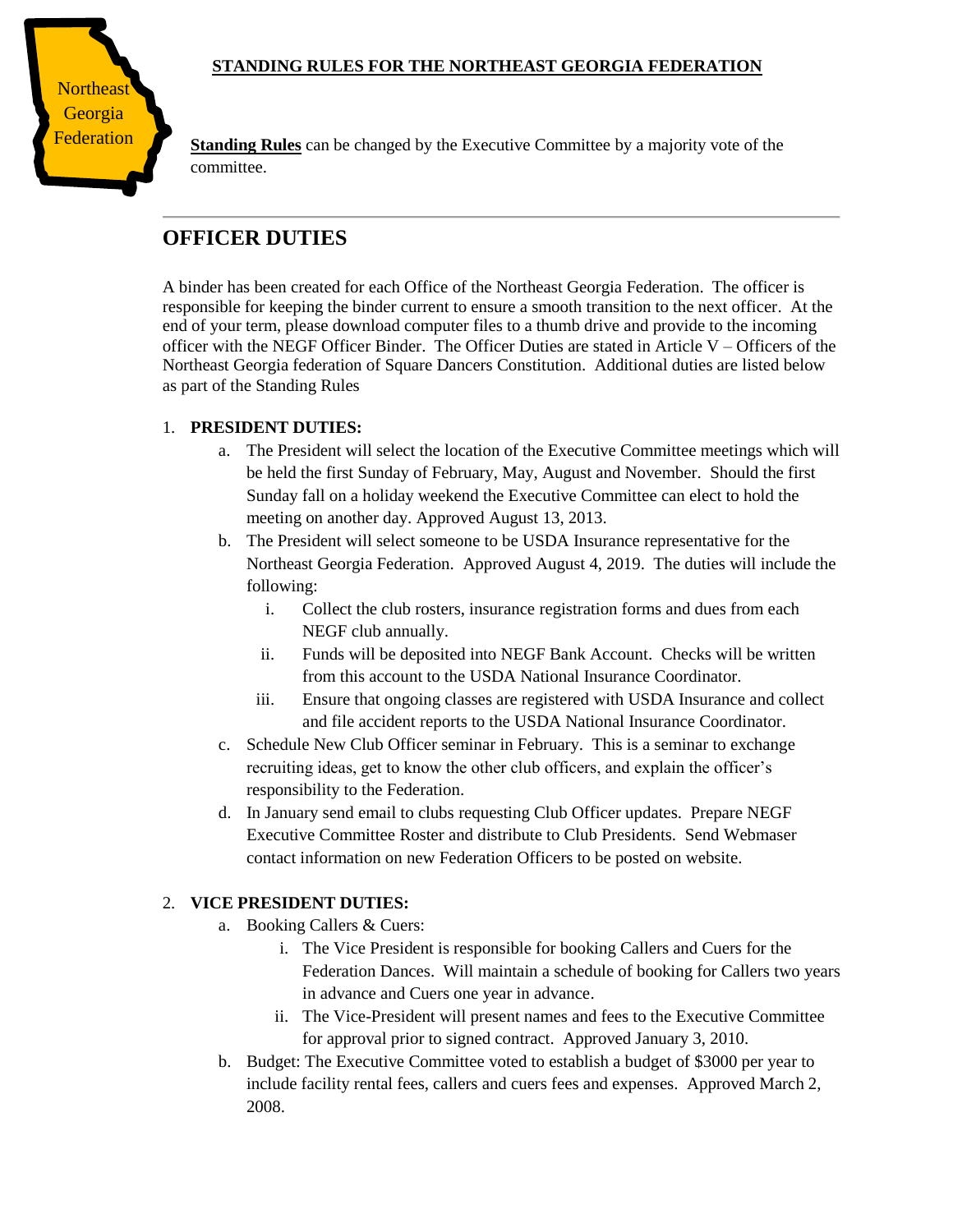c. Submit Federation Dance dates and locations to NEGF Insurance Chairman to submit insurance forms.

## 3. **SECRETARY DUTIES:**

- a. The Secretary shall be responsible for keeping the minutes of the Executive Committee meetings in a binder type book for permanent records.
- b. All records from the Secretary shall be given to the newly elected Secretary at the General Meeting of the year.
- c. Secretary will prepare minutes and email to the NEGF President for comments. Finalized minutes will be emailed to Club Presidents for club distribution by the President.
- d. Federation Dances:
	- i. Secretary shall prepare the club rosters used for Admission Sign In sheets for Federation Dances.
- e. Dixie Crier: prepare article for Dixie Crier each quarter and email to President for approval. Submit Dixie Crier article to GSSDA representative responsible for collecting.

## 4. **TREASURER DUTIES:**

- a. The Treasurer shall keep copies of the reports given at the meetings in a binder for permanent records.
- b. All payment transactions should be completed by the General Meeting, checks and records shall be given to the new Treasurer. Treasurer shall assist the new Treasurer in getting bank records transferred as soon as possible.
- c. Treasurer is responsible for ensuring there are raffle tickets available for the 50/50 raffle.
- d. The Treasurer is responsible for ordering new officer badges.
- e. Bank Account: Two officers must be on the signature cards at the bank, Treasurer and President or another officer directed by the Executive Committee.
- f. Each paying dancer will receive one raffle ticket after registration. Additional raffle tickets are sold as 50/50 stretches.

## 5. **PAST PRESIDENT DUTIES:**

a. Past President will serve as council to current President.

## 6. **ADMISSION FEE TO THE FEDERATION DANCES:**

- a. Students (Elementary, Jr High, High School, and College) will continue are free.
- b. Admission Fee increased by \$1.00 bringing the Admission Fee to \$8 for the Caller-Rama and \$8 for the other three dances. The additional \$1 will go into the Pot of Gold fund designed for Caller Scholarships. Each paying dancer will be given a ticket for the Pot of Gold drawing. Approved November 5, 2017
- c. The Northeast Georgia Federation welcomes all callers, cuers, GSSDA Officers, and their taws to all NEGF activities at no charge.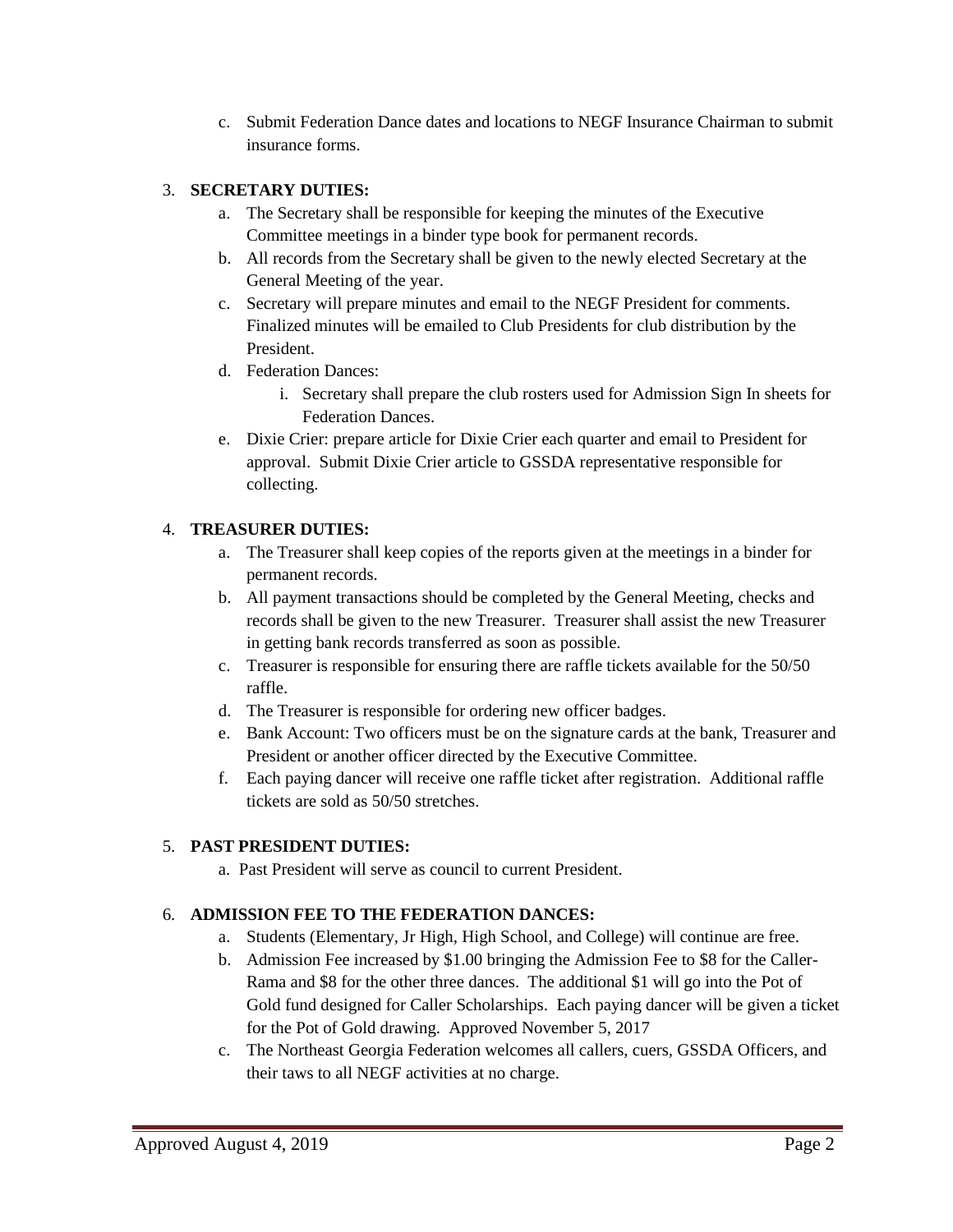#### 7. **DANCERS AT FEDERATION DANCES:**

- a. Dancers attending any Federation dance who have dual membership and (1) are on a roster of two clubs, (2) pay dues in two clubs and (3) are active members will be allowed to sign in for both clubs at the Federation dances.
- b. Dancers must have completed and graduated from a Mainstream Class to dance at any Federation dance. Students may attend the dances as a spectator but are not allowed to dance.

## 8. **GUIDELINES FOR HOSTING CLUBS AT FEDERATION DANCES:**

- a. Host clubs will select and negotiate the fees for the facility for the federation dance. Provide the location and fees to the Vice President. The federation will pay the rent for the facility.
- b. Host Club reserving the facility is responsible to ensure insurance coverage of the facility is established. Facilities used for regular club dances are covered under the club's USDA insurance policy. Facilities not used for regular dances by the Host Club will need to submit USDA Insurance form "Event Notification & Group Travel" to the NEGF Federation Insurance Representative for filing. This must be done prior to the dance for insurance coverage.
- c. The Host Clubs are responsible for the set up and clean up of the dance. The Host Clubs will furnish the drinks (soft drinks, coffee, water, etc), and ice for the dance. The Host Clubs will monitor the refreshment tables during the dance and to ensure that the cutlery, napkins, plates, and cups are replaced as needed.
- d. The Host Clubs will assign Dance Greeters, at least 4 members, to welcome dancers as they arrive and direct them to the registration tables. Two of the Greeters will offer to deliver food to the food tables, allowing the dancer to sign in. The Dance Greeters are to remain at the door through the first tip for late arrivals.
- e. The Host Clubs will assign club member(s) to take pictures during the dance, to include pictures of the clubs that win the Federation Banners, picture of caller and cuer, 50/50 drawing winner, etc. Pictures will be forwarded to the Federation President to select photos for display on the NEGF website.
- f. The Host Clubs Presidents will stand up front with the NEGF Federation President during the welcome.
	- i. One club president will offer the prayer (or assign to their club chaplain)
	- ii. The other club president will lead in the Pledge of Allegiance. 1. Host Clubs must ensure there is a US Flag available
- g. After the dance, one of the host clubs for the next federation dance will take the Travel Containers home with them, to store and bring to the next dance. They will take inventory of the Travel Containers and ensure that there are supplies for 150-200 for the next dance (plates, cups, napkins, etc.). If any of the supplies need replenishing, the items will be purchased and a receipt will be submitted to the federation treasurer for reimbursement. *Do not purchase perishable items in bulk for travel boxes (i.e. coffee, creamer, etc.).*